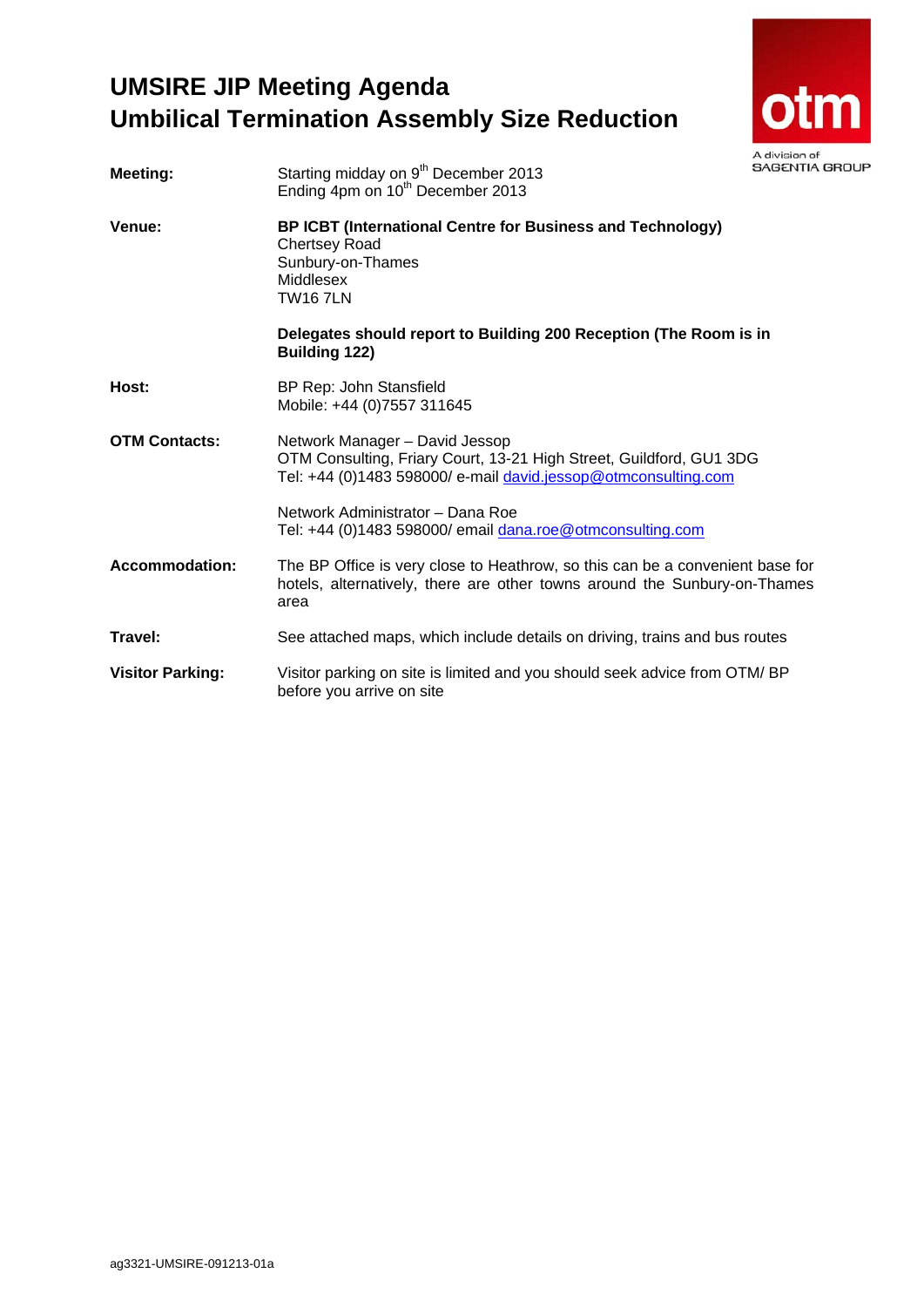# **UMSIRE JIP Meeting Agenda Umbilical Termination Assembly Size Reduction**



#### **Agenda**

| Monday 9 <sup>th</sup> December 2013                 |                                                           |                       |             |  |  |  |
|------------------------------------------------------|-----------------------------------------------------------|-----------------------|-------------|--|--|--|
| Arrival and Lunch - report to building 200 reception | 12.00-13.00                                               |                       |             |  |  |  |
|                                                      | Introductions, agenda & safety                            | David Jessop          | 13.00-13.20 |  |  |  |
| 2                                                    | Last meeting – minutes, actions & conclusions             | <b>OTM Consulting</b> |             |  |  |  |
| 3                                                    | Layout of SUT (Cat A-C) on reel (from JDR action)         | ALL                   | 13.20-13:40 |  |  |  |
| 4                                                    | Chapter 9 – Electrical and Optical Design Reg's (Chevron) | ALL                   | 13:40-15:00 |  |  |  |
| <b>Tea/ Coffee</b>                                   | 15.00-15:30                                               |                       |             |  |  |  |
| 5                                                    | Chapter 10 - Installer's Handling Requirements (Technip)  | ALL                   | 15.30-16.20 |  |  |  |
| 6                                                    | Chapter 11 - reducing the STI length                      | ALL                   | 16:20-17:00 |  |  |  |
| <b>Close of Meeting</b>                              | 17.00                                                     |                       |             |  |  |  |

| Tuesday 10th December 2013                                   |                                                          |                                       |             |  |  |
|--------------------------------------------------------------|----------------------------------------------------------|---------------------------------------|-------------|--|--|
| Arrival with Tea & Coffee - report to building 200 reception | 09.00-09.15                                              |                                       |             |  |  |
| 7                                                            | Welcome, agenda & safety                                 | David Jessop<br><b>OTM Consulting</b> | 9.15-9.30   |  |  |
| 8                                                            | Chapter 8 – Tubing (FMC revision)                        | <b>ALL</b>                            | 9:30-10:45  |  |  |
| Tea/Coffee                                                   | 10.45-11.15                                              |                                       |             |  |  |
| 9                                                            | Chapter 6 – Geometry (GE revision)                       | <b>ALL</b>                            | 11.15-12.00 |  |  |
| 10                                                           | Chapter 7 - Interfaces Support Structure (action 6, SS7) | <b>ALL</b>                            | 12:00-12:30 |  |  |
| <b>Lunch in the Meeting Room</b>                             | 12.30-13.30                                              |                                       |             |  |  |
| 11                                                           | Chapter 4 – UTA Config (revisions by JDR & Teledyne)     | <b>ALL</b>                            | 13.30-14.45 |  |  |
| Tea/Coffee                                                   | 14.45-15.15                                              |                                       |             |  |  |
| 12                                                           | Chapter 2 – Definitions (or if time, TR9 discussion)     | <b>ALL</b>                            | 15.15-15.45 |  |  |
| 13                                                           | Next Meeting, AOB                                        | <b>ALL</b>                            | 15.45-16.00 |  |  |
| <b>Close of Meeting</b>                                      | 16.00                                                    |                                       |             |  |  |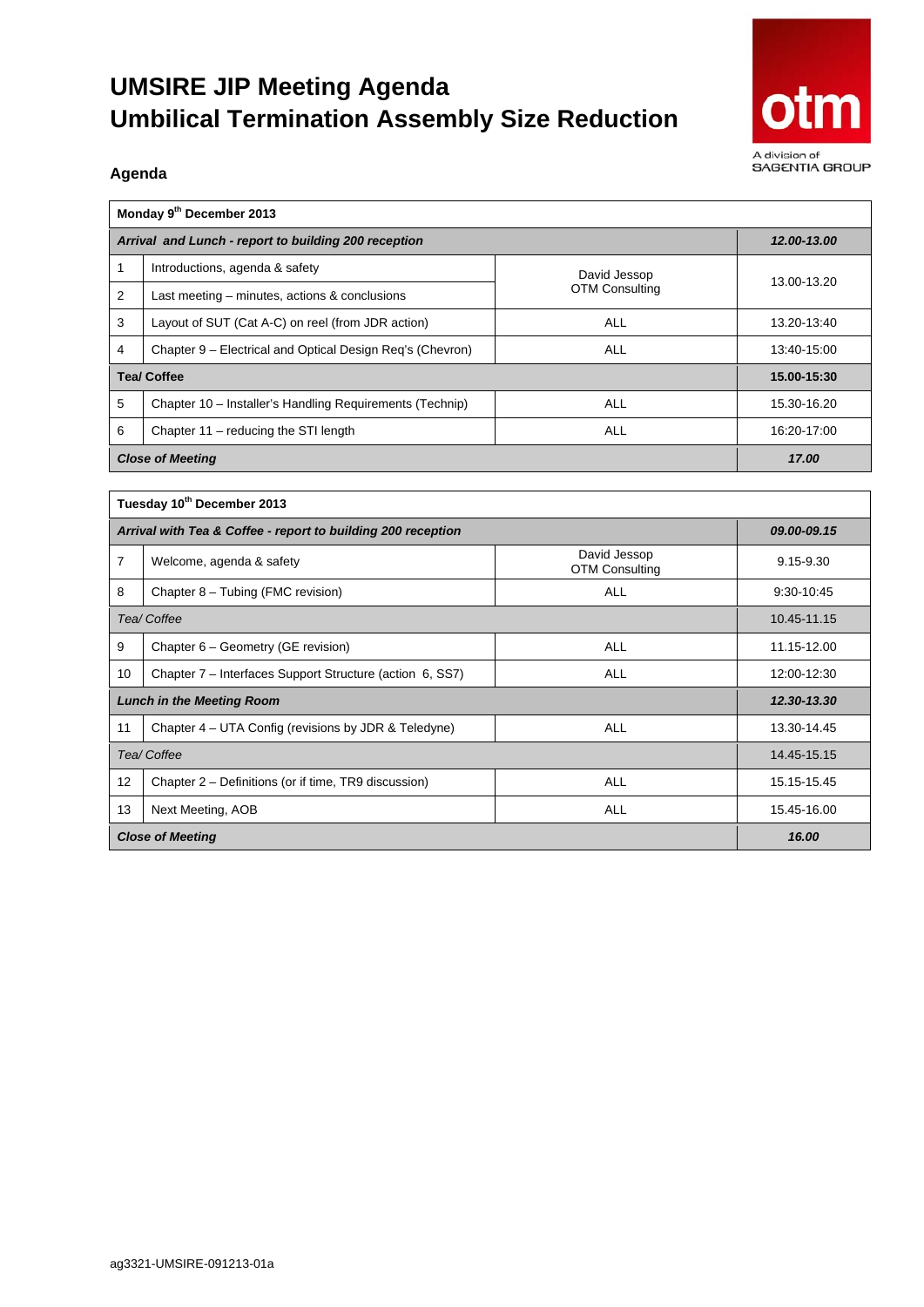# **Travelling to**

## **BP** International Centre for Business & Technology Sunbury-on-Thames